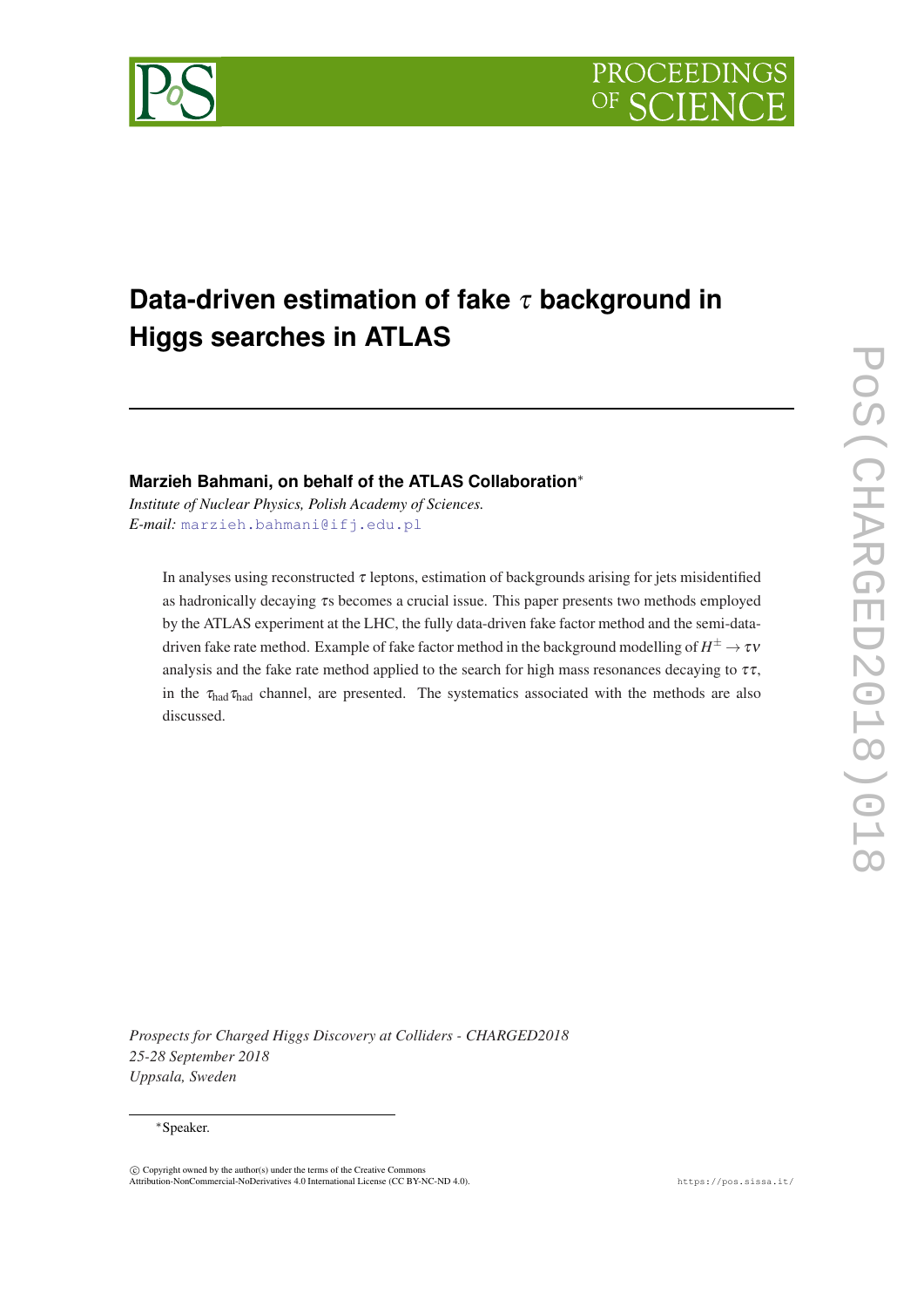# 1. Introduction and motivation

An important source of background for physics analyses using particle-level identification criteria, is misidentification. One of the primary motivation for estimating the fake  $\tau$  background in the  $\tau$  related analyses is that jets genuinely fake hadronically decaying  $\tau$  leptons, and these analyses suffer from such a background. The fake  $\tau$  background is not well modeled by Monte Carlo (MC) therefore, data driven techniques had to be developed. There are different approaches to the estimation of jet-to- $\tau$  misidentified contribution to a  $\tau$  selection. In this paper, we focus on two main methods used in the ATLAS experiment [[1](#page-5-0)]: the fake factor method and the fake rate method. The former method is fully data-driven, while the latter is semi-data-driven since the data-driven efficiency factor is applied to MC. In section 2 the general ideas behind the fake factor method are presented and the example analysis searching for  $H^{\pm} \to \tau v$  [\[2\]](#page-5-0) using the fake factor method is shown. Section 3 describes the fake rate method and an example of its application in the search for high mass resonances decaying to  $\tau\tau$  [\[4\]](#page-5-0), in the  $\tau_{\text{had}}\tau_{\text{had}}$  channel is shown.

# 2. Fake factor data-driven method

The dominant background processes can be categorized based on the object that gives rise to reconstructed and identified hadronically decaying  $\tau$  candidate [\[3](#page-5-0)]. These are mostly quark- or gluon-initiated jets fulfilling selection criteria of the signal region. These backgrounds are poorly modelled due to the statistical limitations in the sample of simulated events (e.g. multi-jet processes). Also the systematic uncertainties related to object misidentified as  $\tau$  are not well known. Therefore, a data-driven approach is used to estimate this background. In the fake factor (FF) method, background processes where a quark- or gluon-initiated jet is reconstructed and identified as a  $\tau$  candidate are estimated from data. For this purpose, an anti- $\tau$  selection is defined by requiring the  $\tau$  candidate to fail the identification criteria of the nominal selection. The fake factor is defined as the ratio between the number of jets reconstructed as  $\tau$  candidates and fulfilling the nominal  $\tau$  identification criteria to the number of corresponding candidates failing the identification criteria (anti-τ) and is measured in a dedicated control region (CR) enriched with fake  $\tau$ s:

$$
FF = \frac{N_{\tau-\text{ID}}^{\text{CR}}(data) - N_{\tau-\text{ID}}^{\text{CR}}(MC, \tau \neq j)}{N_{\text{anti}-\tau-\text{ID}}^{\text{CR}}(data) - N_{\text{anti}-\tau-\text{ID}}^{\text{CR}}(MC, \tau \neq j)}
$$
(2.1)

In order to obtain the N<sup>CR</sup><sub>anti-τ</sub> and N<sup>CR</sup>, contribution from true  $\tau$  events in either categories are subtracted using simulation. The fake factors are usually measured in bins of  $p<sub>T</sub>$  or number of associated tracks in the  $\tau$  hadronic decay (1-prong, 3-prong), they can also be measured in oppositeor same-sign regions, with or without b-jets, depending on the topology of interest for the analysis.

#### 2.1 Considering quark-gluon jet composition

The fake factors are usually extracted in control regions enriched in either gluon-initiated or quark-initiated jets, as the probability for a hadronic jet to fake a  $\tau$  depends on its origin. Depending on the analysis, there can be one or several control regions where the fake factors are measured. In case there is only one control region, one must ensure that the origin of fake  $\tau$  composition is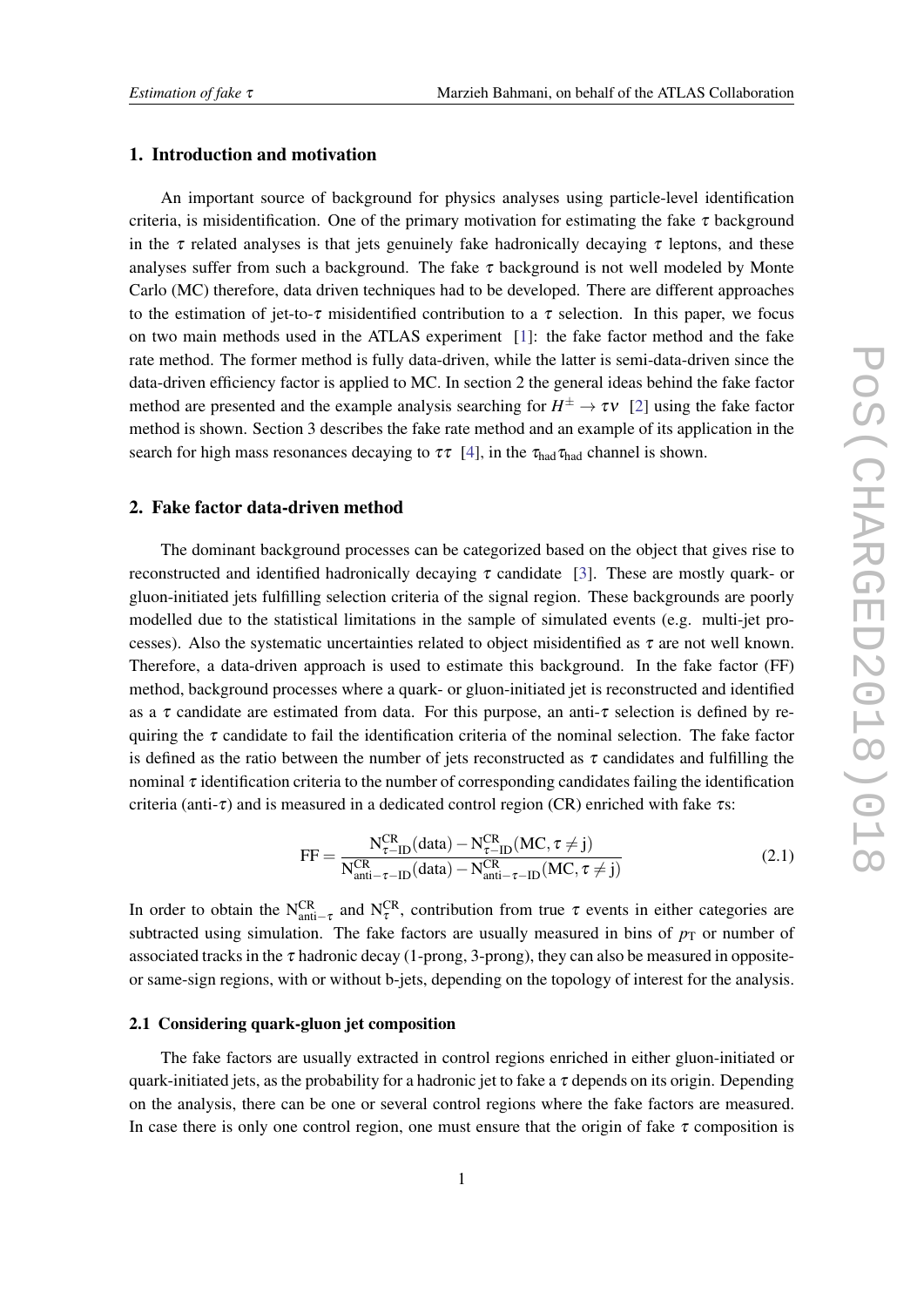| Multi-jet CR                         | W+jets CR                                                           |
|--------------------------------------|---------------------------------------------------------------------|
| number of jet at least 2             | one electron or muon                                                |
| $E_{\rm T}^{miss} < 80~{\rm GeV}$    | at least one reconstructed $\tau_{\text{had}-\text{vis}}$ candidate |
| bjets veto, electron and muon veto   | bjets veto                                                          |
| $p_T$ of $\tau > 30$ GeV             | $p_T$ of electron and muon > 30 Gev                                 |
| $m_T(\tau, E_T^{miss}) > 50$ GeV     | $60 < m_T(\ell, E_T^{miss}) < 160$ Gev                              |
| $\tau$ identification score $> 0.02$ | $\tau$ identification score $> 0.02$                                |

**Table 1:** Control regions for fake factor measurement in  $H^{\pm} \to \tau \nu$  analysis [\[2](#page-5-0)].

close to the one in the signal region. When two (or more [\[6\]](#page-5-0)) control regions are used, and one is enriched in gluon-initiated jet, the FF for each bin is calculated as follows:

$$
FF = \alpha_{g} \times FF(g) + [1 - \alpha_{g}] \times FF(\text{other}(s))
$$
\n(2.2)

where  $FF(g)$  and  $FF(other(s))$  are the fake factor for gluon-initiated jet and other control regions, and  $\alpha$  is the fraction of reflecting composition in the signal like anti- $\tau$  region. Therefore, one needs to estimate the  $\alpha$ .

In order to estimate the yield of fake  $\tau$  background in the signal region, an anti- $\tau$  region is defined identical to the signal region but where  $\tau$  candidate fails the  $\tau$  identification requirement, instead of fulfilling it. Then in a bin i, the number of events with a jet misidentified as  $\tau$  is given by :

$$
N_{\text{fakes}}^{\tau}(i) = N_{\text{fakes}}^{\text{anti}-\tau-\text{ID}}(i) \times \text{FF}(i),\tag{2.3}
$$

# 2.2 Fake factor method in  $H^\pm \to \tau \nu$

In the  $H^{\pm} \to \tau \nu$  analysis [[2](#page-5-0)], in order to account for different sources of misidentified hadronically decaying  $\tau$  lepton ( $\tau_{\text{had}-\text{vis}}$ ) [\[3\]](#page-5-0) in the signal region, fake factors are measured in two control regions of the data with different fractions of quark- and gluon-initiated jets, and then they are combined. The first control region with a significant fraction of gluon-initiated jets (multi-jet CR) is defined as shown in Table 1(left), Such events are collected using a combination of multi-jet triggers. The other control region enriched in quark-initiated jets (W+jets CR) is defined as shown in Table 1(right), and using single lepton trigger. The transverse mass  $m<sub>T</sub>$  of the  $\tau$  candidate is obtained, as a function of the missing transverse energy  $E_T^{\text{miss}}$  and the reconstructed  $\tau$  momentum by eq. 2.4:

$$
m_{\rm T} = \sqrt{2p_{\rm T}^{\tau}E_{\rm T}^{miss}(1 - \cos\Delta\phi_{\tau,miss})}
$$
(2.4)

In the second control region the transverse mass variable  $m_T(\ell, E_T^{miss})$  is computed as in the previous case using the lepton  $p<sub>T</sub>$  and separation in azimuthal angle from the missing transverse momentum of the event. The fake factors measured in these two control regions are shown in Figure [1](#page-3-0) left plot. In the anti- $\tau_{\text{had}-\text{vis}}$  regions corresponding to the nominal event selections, the fraction of quarkand gluon-initiated jets misidentified as  $\tau_{had-vis}$  candidates are then measured using a template-fit approach, based on variables that are sensitive to the difference in quark- and gluon-induced jets. For 3-prong  $\tau_{\text{had}-vis}$  candidates, the  $\tau$  identification score (based on the multivariate BDT approach) is used as a template. For 1- prong  $\tau_{had-vis}$  candidates, the  $\tau_{had-vis}$  jet width is used which is defined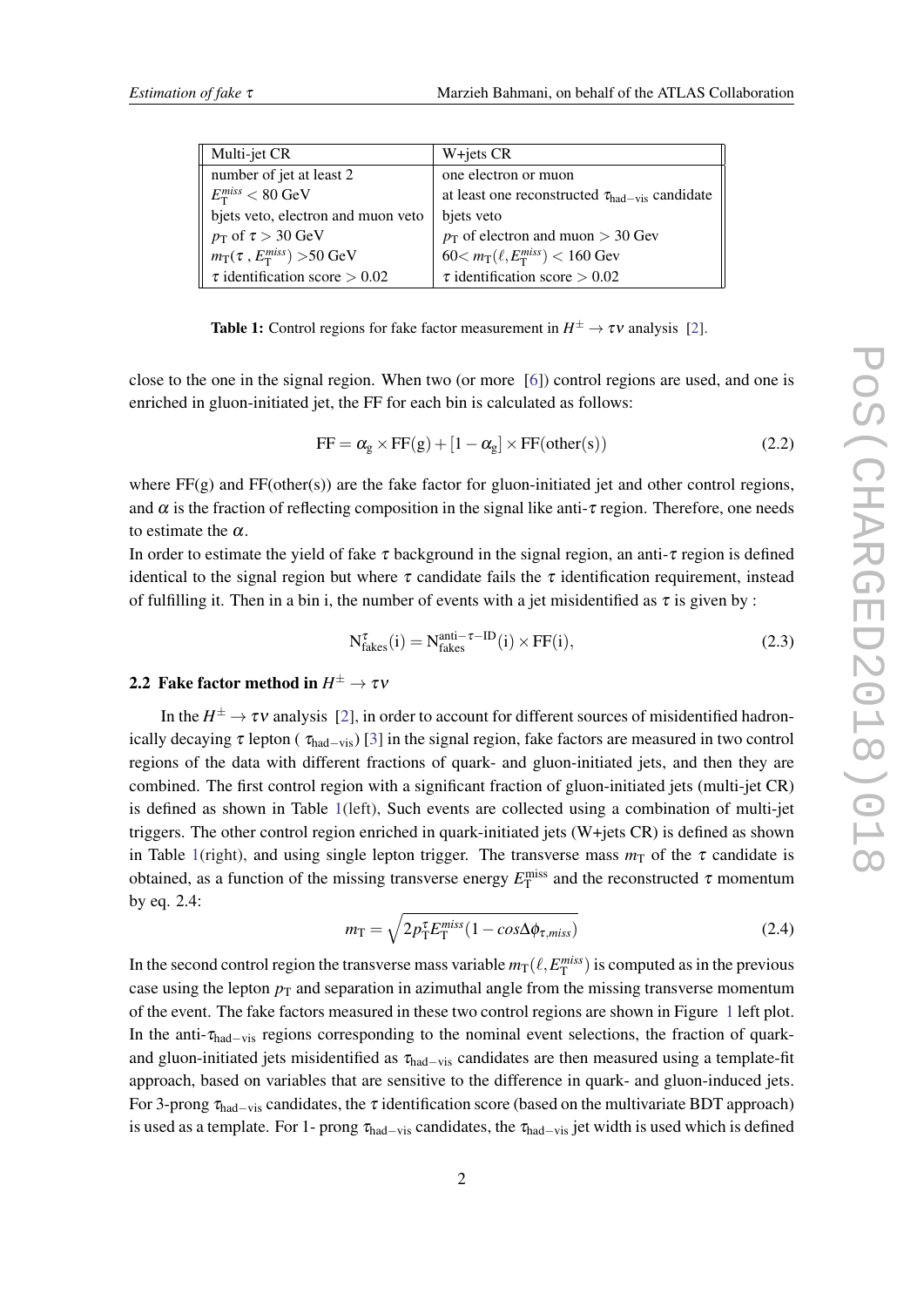<span id="page-3-0"></span>as follow:

$$
w_{\tau} = \frac{\Sigma[p_{\text{T}}^{track} \times \Delta R(\tau_{\text{had}-\text{vis}}, track)]}{\Sigma p_{\text{T}}^{track}} \tag{2.5}
$$

where the sum runs over the tracks satisfying ∆*R*(τhad−vis,*track*) < 0.4. In order to account for unknown gluon- and quark-initiated jets composition in the signal region, a linear combination of the two templates is defined as :

$$
f(x|\alpha_{MJ}) = \alpha_{MJ} \times f_{multi-jet}(x) + (1 - \alpha_{MJ})f_{W+jets}(x)
$$
\n(2.6)

with a free parameter  $\alpha_{MJ}$  and the f(x) is the  $\tau_{\text{had}-vis}$  jet width or the  $\tau$  identification score. f<sub>multi-jet</sub> and  $f_{W+jets}$  are two binned templates obtained in the multi-jet and W+jets control regions defined above, respectively. This linear combination is fitted to the normalized distribution measured in the signal region, by varying the  $\alpha_{MJ}$  and in every bin of  $p_T$  minimizing the  $\chi^2$  distribution for each channel separately. Finally, from the best fit values of  $\alpha_{M}$ , combined fake factors are obtained by:

$$
FF^{comb}(i) = \alpha_{MJ}(i) \times FF^{multi-jet}(i) + (1 - \alpha_{MJ}) \times FF^{W+jets}(i)
$$
\n(2.7)

where i refers to each bin in the parametrization of fake factor. The combined fake factors, used in the  $\tau_{\text{had}-\text{vis}}$ +jets and  $\tau_{\text{had}-\text{vis}}$ +lepton signal regions are shown in Figure 1 right plot.



Figure 1: Fake factors parameterized as a function of  $p_T^{\tau}$  and number of tracks. The left plot shows the fake factor in the multi-jet and w+jet CRs. Errors represent the statistical uncertainties. The right plot shows fake factors after reweighting by  $\alpha_{MJ}$  in the  $\tau_{\text{had}-\text{vis}}+$ jets and  $\tau_{\text{had}-\text{vis}}+$ lepton channel. [\[2\]](#page-5-0).

The dominant sources of systematic uncertainty of fake factor method are coming from a) the range of the  $\tau_{\text{had}-\text{vis}}$  identification score in the anti- $\tau_{\text{had}-\text{vis}}$  definition of control samples, which modifies the corresponding fraction of quark- and gluon-initiated jets, as well as the event topology. b) the contamination of true  $\tau_{\text{had}-\text{vis}}$  candidates fulfilling the anti- $\tau_{\text{had}-\text{vis}}$  selection. c) the statistical uncertainty of the control sample. d) the statistical error on the best fit value of  $\alpha_{MJ}$ . The impact of systematic uncertainty is different according to the  $H^+$  mass. For low and intermediate mass of  $H<sup>+</sup>$  the dominant source of systematic uncertainty is caused by fake factor method, while in the high mass range it is caused by signal modelling as the contribution of background is smaller.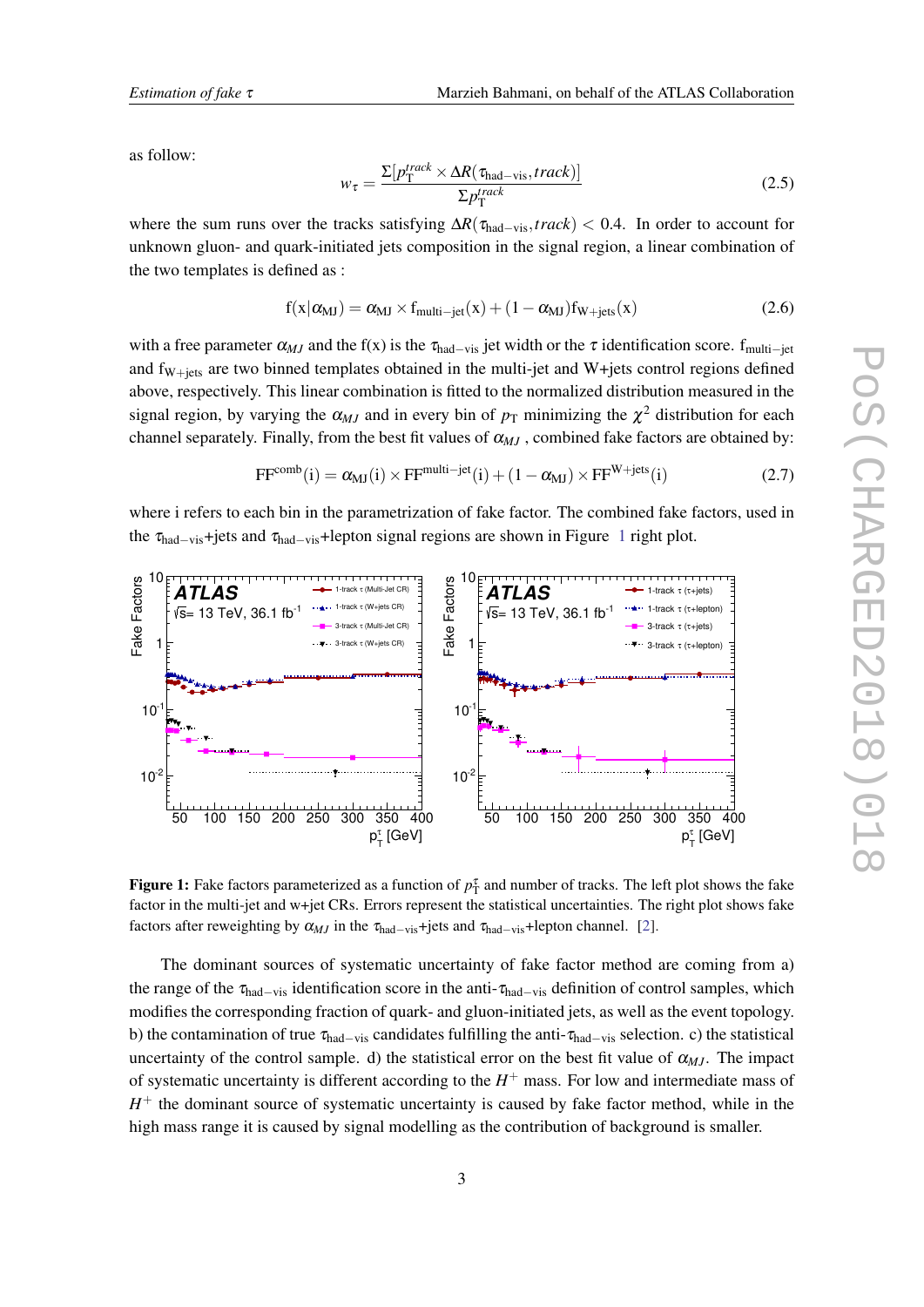## 3. Fake rate method

Fake rates are defined as ratios of event yields with identified  $\tau$ s to the yields of all  $\tau$  candidates without identification applied. They are applied to non-true  $\tau$  objects in a signal-like region in MC. This is a semi-data-driven method, since fake rates are applied to simulated events. Fake rates are measured in dedicated control region as:

$$
FR = \frac{N_{\tau-\text{ID}}(data) - N_{\tau-\text{ID}}(MC, \tau \neq j)}{N_{\text{noID}-\tau}(data) - N_{\text{noID}-\tau}(MC, \tau \neq j)}
$$
(3.1)

where MC events in which a reconstructed  $\tau$  is associated with a true  $\tau$  at the generator level are subtracted. Fake rates are usually parameterized in bins of number of tracks,  $p_T$  and  $\eta$ . Examples of analysis using fake rate method are  $A/H/Z' \to \tau\tau$  (had had) [[4](#page-5-0)], hh $\to bb\tau\tau$  (had had) [\[6\]](#page-5-0) and LFV  $Z' \rightarrow l\tau$  [\[7\]](#page-5-0).

# 3.1 Fake rate in high mass resonances decaying to  $\tau\tau$

In the search for high mass resonances decaying to  $\tau\tau$  [[4](#page-5-0)], in the  $\tau_{\text{had}}\tau_{\text{had}}$  channel, background originating from quark- and gluon-initiated jets that are misidentified as hadronic  $\tau$  decays in processes other than multi-jet production are estimated using simulation. Simulated jets misidentified as hadronically decaying  $\tau$  are weighted by the fake rates. This not only ensures the correct fake yield, but enhances the statistical precision of the estimate, since the events which were failing the identification are not removed. The fake rate FR<sub>tau–ID</sub>, for both leading and sub-leading  $\tau$ candidate, is defined as the ratio of number of  $\tau$  candidates that pass a  $\tau$  identification score cut,  $N<sup>pass, tau-ID</sup>$ , to the total number of  $\tau$  candidates,  $N<sup>total</sup>$ , the only difference is that leading  $\tau$  candidates should also pass the single  $\tau$  trigger requirement. It is measured in W+jets events as:

$$
FR_{tau-ID}(p_T, N_{track}) = \frac{N^{pass,tau-ID}(p_T, N_{track})}{N^{total}(p_T, N_{track})} |_{W+jets}
$$
(3.2)

Events in the W+jets control region are selected by a single-muon trigger with a  $p<sub>T</sub>$  threshold of 36 GeV. They are required to contain one isolated muon with  $p_T > 40$  GeV matched to the object that passed the trigger. There must be no additional muons or electrons and at least one  $\tau$  candidate with opposite charge to the muon. Later all simulated events for background processes other that multi-jet events, processed by the search analysis, are assigned a weight given by:

$$
w_{MC} = \prod_{i \in \{lead, sub-lead\}} (1 - \delta^i [1 - FR_{\text{tau-ID}}^i (p_T^i, N_{\text{track}}^i])
$$
(3.3)

where  $\delta^i$  is 1 if the  $\tau$  candidate originates from a jet and 0 otherwise.

The uncertainty in the fake rates used to weight simulated non-multi-jet events in the  $\tau_{had}\tau_{had}$ channel is dominated by the limited statistics of the fake regions and can reach 40%. The requirement of opposite charge between muon and  $\tau$  candidate enhance the quark-initiated jet composition. To evaluate the systematic uncertainty from applying these fake rates to simulate samples with different jet origin, the fake rate are also calculated for the same sign events which have higher fraction of gluon initiated jets, resulting in lower fake rates as shown in Figure [2](#page-5-0). A relative uncertainty of 60% is assigned to cover the range of the measured fake rates for events with opposite- or same-sign  $\tau$  candidates. The uncertainty is omitted for W+jets events as they are expected to have the same jet composition as events in the control region.